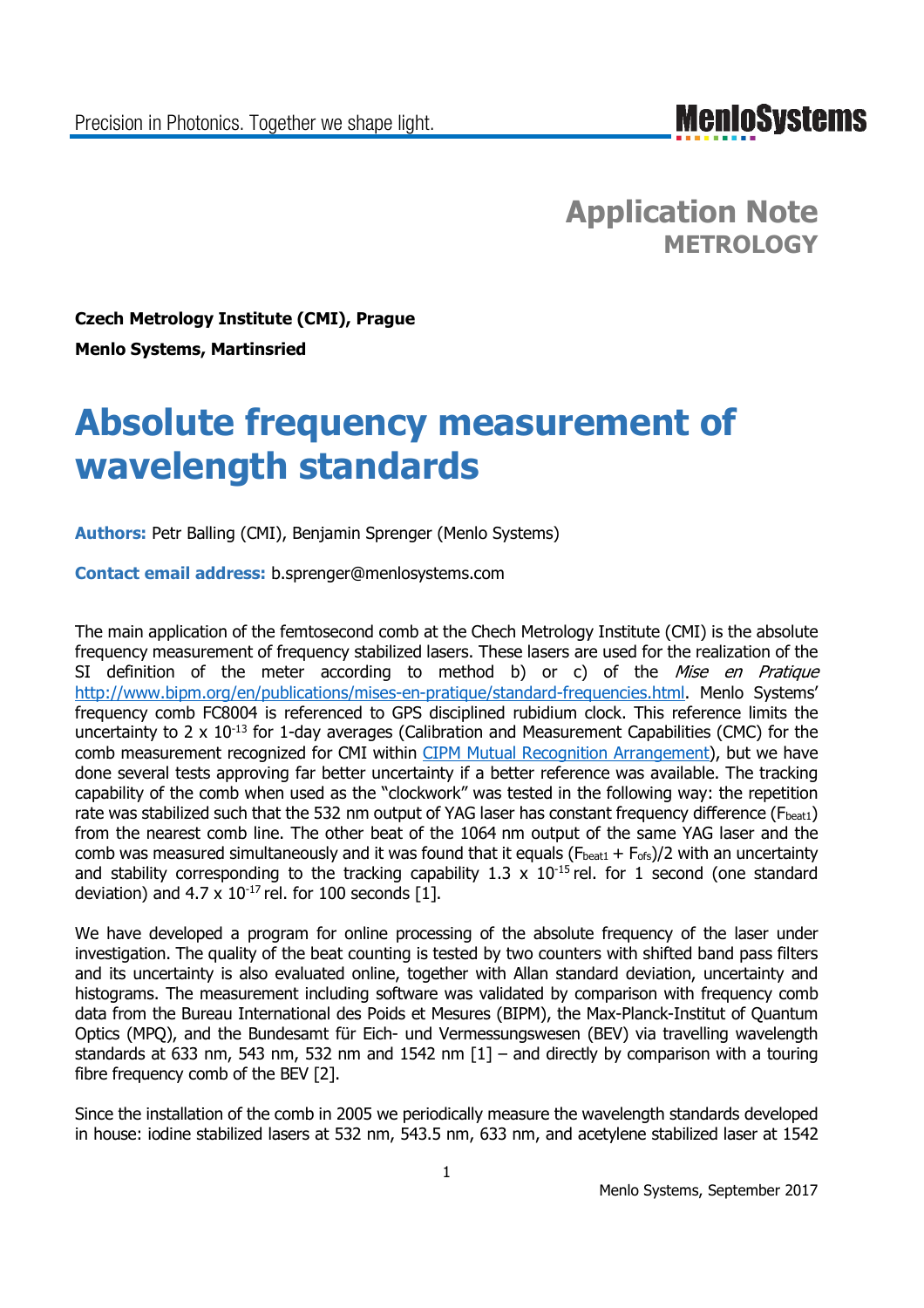## **MenIoSystems**

nm (second harmonic at 771 nm is measured by the Ti:Sapphire comb). These lasers, together with the comb, the interferometric comparator, and the interferometer for gauge blocks do form the Czech national standard of length.



**Figure 1:** Spectrum of the first PCF of measured by solid state spectrometer (top)



**Figure 2:** The histogram of residual difference of two counters. Only the valid samples are shown (the samples for which this difference is ≥0.5Hz are removed from further processing due to cycle slip. Typically ≥99% of samples are valid)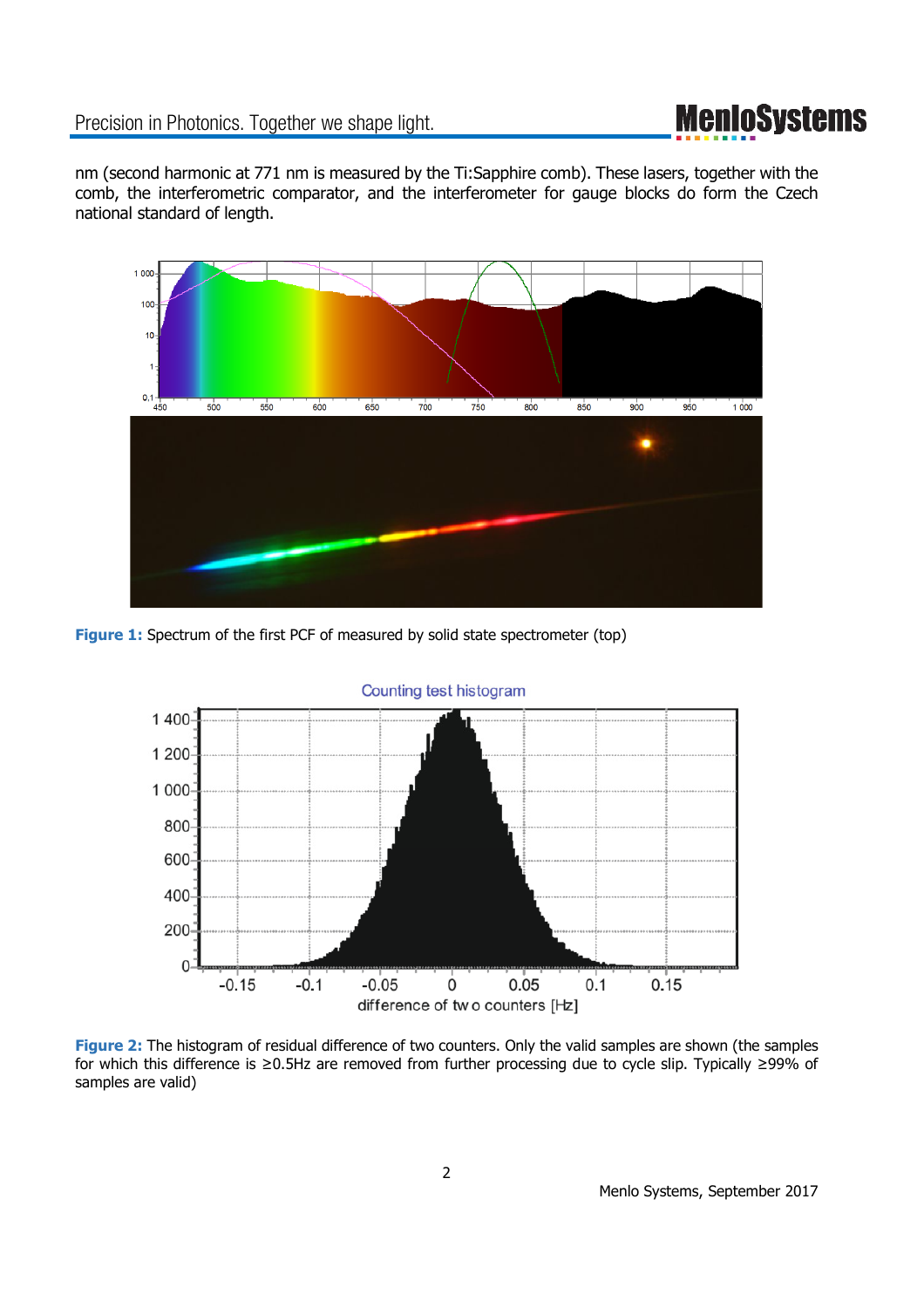## **MenIoSystems**

### Precision in Photonics. Together we shape light.



**Figure 3:** History of absolute frequency measurements of wavelength standard CMI YAG-1 (iodine-stabilized Nd:YAG laser 532nm/1064nm). It was measured at BIPM, at BEV and at CMI.



### **543nm 28-0, R(106), b10**

**Figure 4:** History of absolute frequency measurements of CMI 543,5 nm wavelength standards PLG1 (iodinestabilized green He-Ne lasers) and PLG2 at BIPM, BEV and CMI.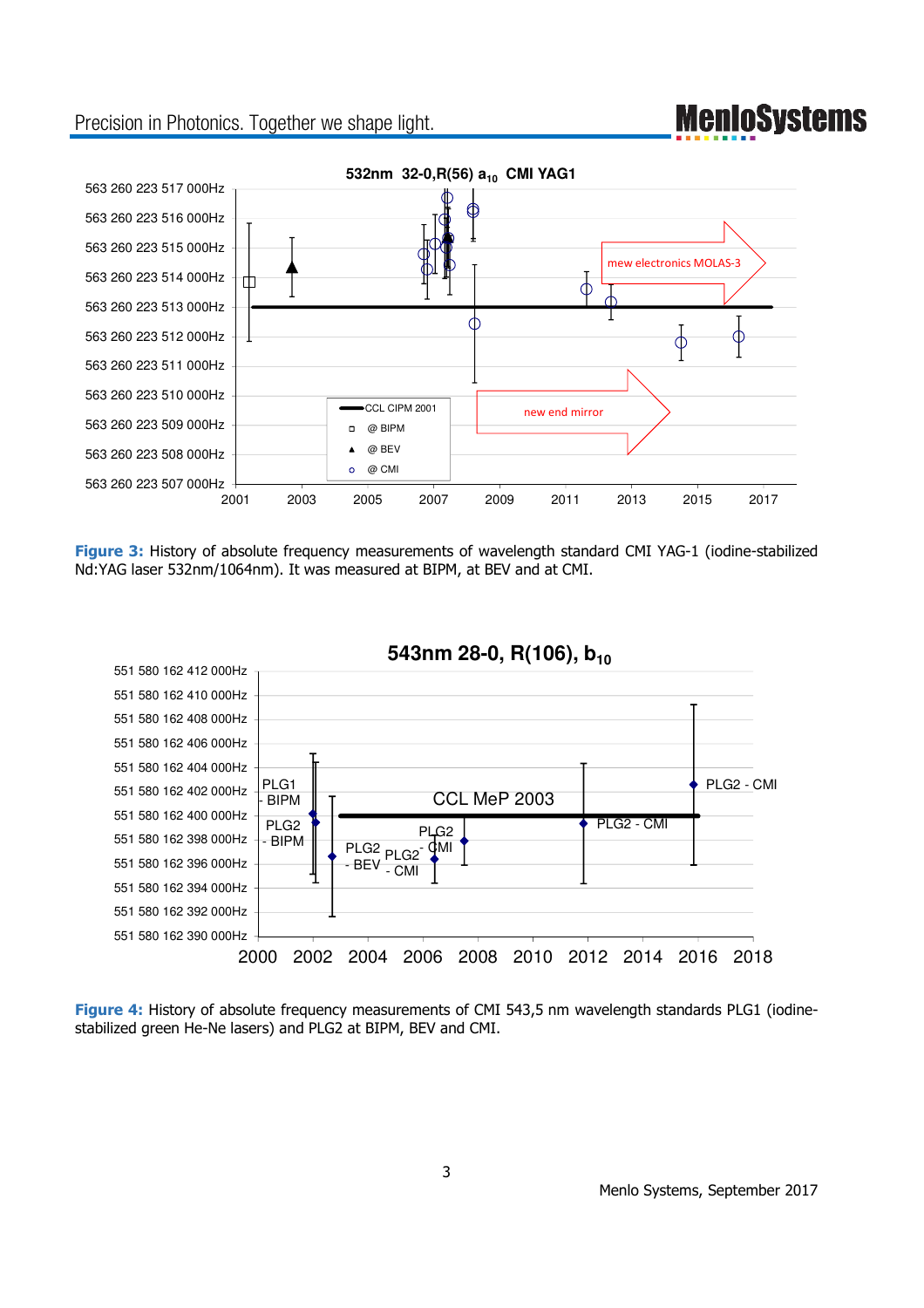## Precision in Photonics. Together we shape light.



**Figure 5:** History of absolute frequency measurements of CMI 633 nm wavelength standard PLO3 (iodinestabilized red He-Ne laser) at BIPM, BEV and CMI.



**Figure 6:** History of absolute frequency measurements of 1542 nm wavelength standard CMI Ethyn-1 (PLO3 (acetylene- $^{13}C_2H_2$ -stabilized DFB laser) at IPQ and CMI.

**MenIoSystems**